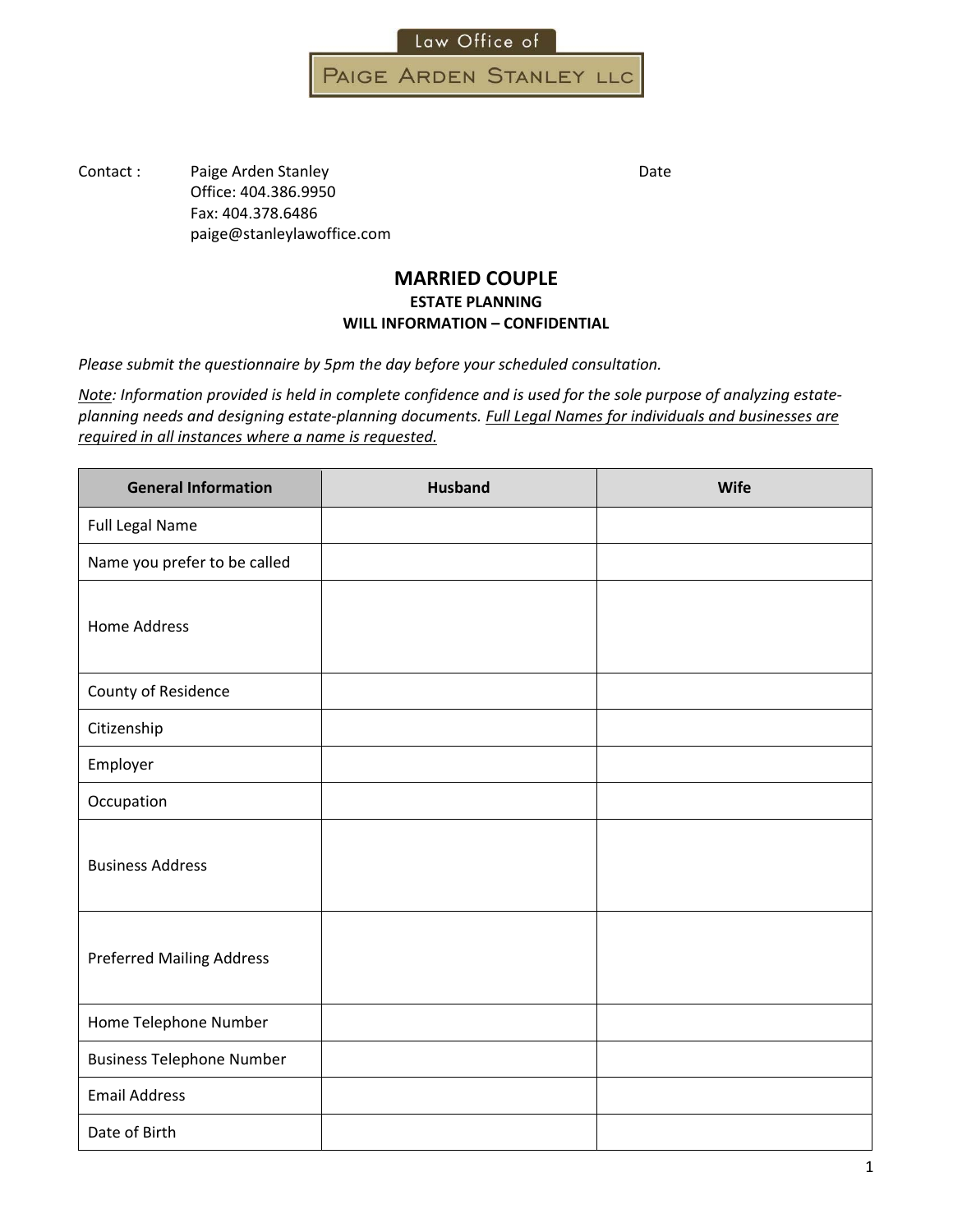| Children's Names & Dates of                                                                                                                                                                |                                                        |                                                                      |                                                        |                                                               |
|--------------------------------------------------------------------------------------------------------------------------------------------------------------------------------------------|--------------------------------------------------------|----------------------------------------------------------------------|--------------------------------------------------------|---------------------------------------------------------------|
| Birth (if applicable)                                                                                                                                                                      |                                                        |                                                                      |                                                        |                                                               |
|                                                                                                                                                                                            |                                                        |                                                                      |                                                        |                                                               |
|                                                                                                                                                                                            |                                                        |                                                                      |                                                        |                                                               |
|                                                                                                                                                                                            |                                                        |                                                                      |                                                        |                                                               |
|                                                                                                                                                                                            |                                                        |                                                                      |                                                        |                                                               |
| Grandchildren's Names & Dates                                                                                                                                                              |                                                        |                                                                      |                                                        |                                                               |
| of Birth (if applicable)                                                                                                                                                                   |                                                        |                                                                      |                                                        |                                                               |
|                                                                                                                                                                                            |                                                        |                                                                      |                                                        |                                                               |
|                                                                                                                                                                                            |                                                        |                                                                      |                                                        |                                                               |
| Do you currently have a will?                                                                                                                                                              | Yes<br>O                                               | No<br>O                                                              | Yes<br>O                                               | No<br>O                                                       |
| Do you currently have a trust?                                                                                                                                                             | O<br>Yes                                               | O<br>No                                                              | ○ Yes                                                  | No<br>O                                                       |
| Are you interested in<br>information about irrevocable<br>life insurance trusts, or ILITs?                                                                                                 | Yes<br>O                                               | No<br>O                                                              | Yes<br>O                                               | No<br>O                                                       |
| Do you have pets?                                                                                                                                                                          | Yes<br>O                                               | No<br>O                                                              | Yes<br>O                                               | No<br>O                                                       |
| Are you interested in<br>information about stand by<br>special needs trusts?                                                                                                               | Yes                                                    | No                                                                   | Yes                                                    | No                                                            |
| Do you need to schedule an<br>appointment with Paige to have<br>your documents signed and<br>notarized? This is a free service.<br>We can provide witnesses, or<br>you can bring your own. | Yes                                                    | No                                                                   | Yes                                                    | No                                                            |
| Were there previous<br>marriages? If yes, please enter<br>year marriage(s) ended.                                                                                                          |                                                        |                                                                      |                                                        |                                                               |
| What is your primary<br>motivation for considering<br>estate planning?                                                                                                                     | Probate Avoidance<br><b>Business Planning</b><br>Other | Guardianship of Minor Children<br><b>Federal Estate Tax Planning</b> | Probate Avoidance<br><b>Business Planning</b><br>Other | Guardianship of Minor Children<br>Federal Estate Tax Planning |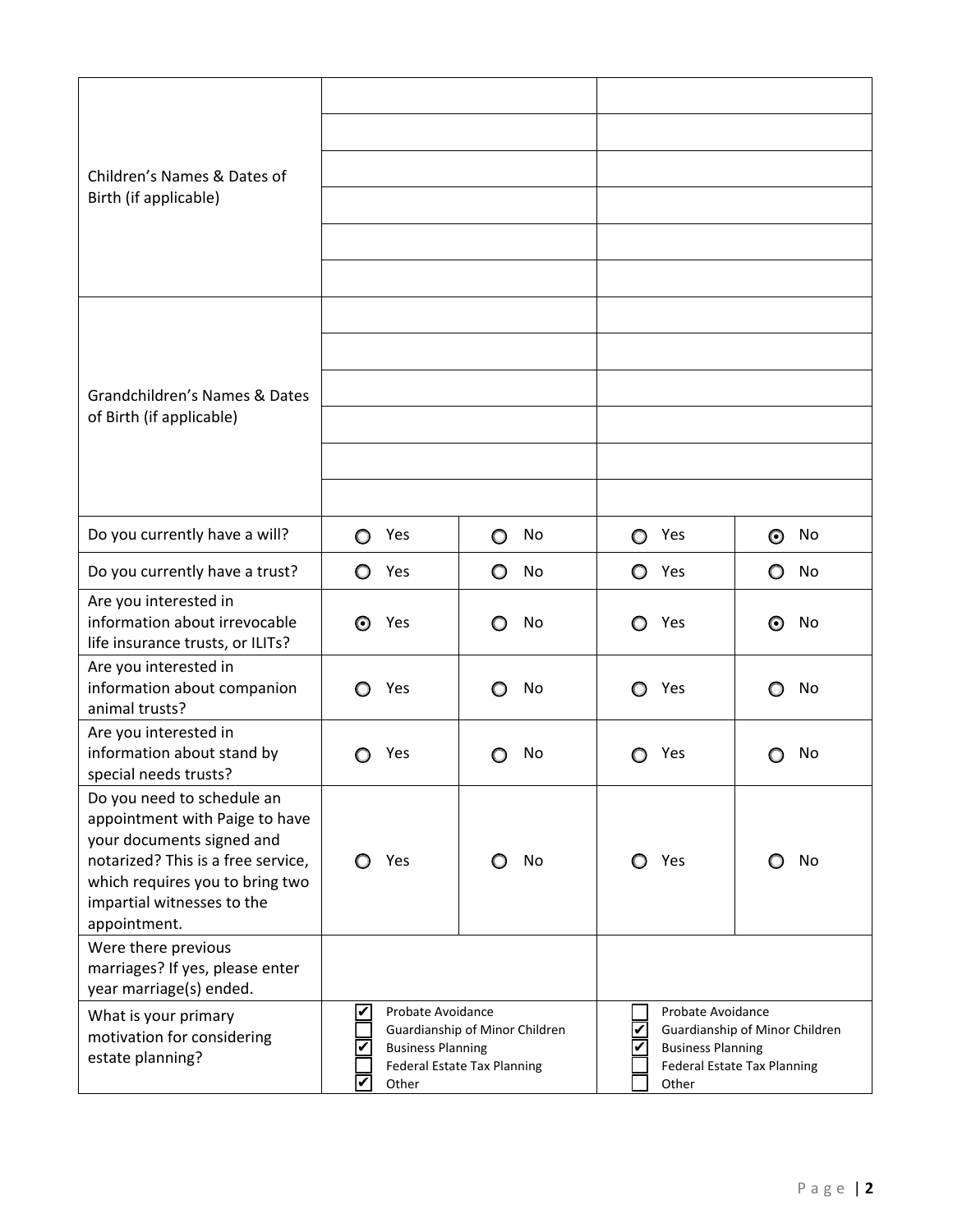| How soon would you like to<br>complete planning? Is there a<br>specific deadline, such as an<br>upcoming trip, surgical<br>procedure, etcetera?          |                        |                                             |
|----------------------------------------------------------------------------------------------------------------------------------------------------------|------------------------|---------------------------------------------|
| Do any of your children or other<br>beneficiaries have disabilities?<br>Please explain.                                                                  |                        |                                             |
| Are any of your children from a<br>previous relationship? Please<br>list child's name and biological<br>parent and any other pertinent<br>circumstances. |                        |                                             |
| Do you or any family member<br>of potential beneficiaries have<br>serious health problems? If yes,<br>please explain, or type "N/A."                     |                        |                                             |
| Do you own a long-term care<br>insurance policy? If yes, please<br>elaborate, or type "N/A."                                                             |                        |                                             |
| Have gift tax returns ever been<br>filed to report gifts made? If<br>yes, please provide copies.                                                         | <b>Copies Attached</b> | No gift tax returns have<br>O<br>been filed |
| How did you learn about The<br>Law Office of Paige Arden<br>Stanley?                                                                                     |                        |                                             |
| Our office publishes a short,<br>educational newsletter 6 times<br>annually. Would you like to<br>receive it?                                            | Yes<br>No              | Yes<br>No                                   |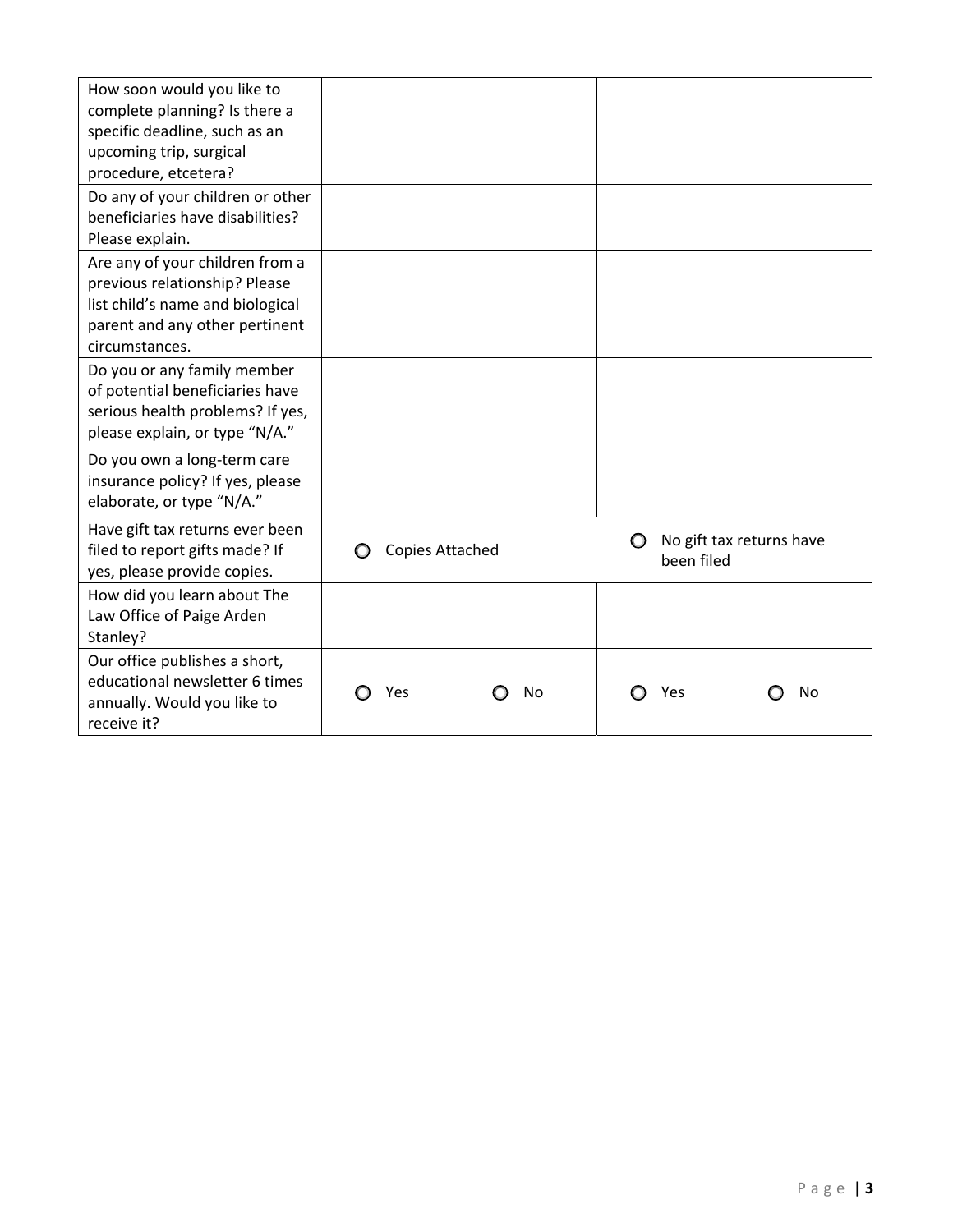#### **PROPERTY DISTRIBUTION**

| <b>HUSBAND</b>                                                                                                                                                                                                                                                                                                                                  | <b>WIFE</b> |  |
|-------------------------------------------------------------------------------------------------------------------------------------------------------------------------------------------------------------------------------------------------------------------------------------------------------------------------------------------------|-------------|--|
| If your spouse and children survive you, how would you like to leave your property? Please specify to whom<br>and how, outright or in trust.                                                                                                                                                                                                    |             |  |
|                                                                                                                                                                                                                                                                                                                                                 |             |  |
|                                                                                                                                                                                                                                                                                                                                                 |             |  |
|                                                                                                                                                                                                                                                                                                                                                 |             |  |
| If your spouse predeceases you (or if you both die at the same time) but children survive you, how would you<br>like to leave your property? If you would like to set up a trust for your children in any event, at which ages<br>would you like the trust to be finally distributed to them (for example, 1/3 at 25, 1/3 at 30 and 1/3 at 35)? |             |  |
|                                                                                                                                                                                                                                                                                                                                                 |             |  |
|                                                                                                                                                                                                                                                                                                                                                 |             |  |
|                                                                                                                                                                                                                                                                                                                                                 |             |  |
| If your spouse and all of your children predecease you, how would you like to leave your property? Keep in<br>mind that the Will of the second to die will control; therefore, it would be advisable to have the same<br>designation in both Wills).                                                                                            |             |  |
|                                                                                                                                                                                                                                                                                                                                                 |             |  |
| Please list charitable bequests, including full legal names & addresses. If not applicable, please type "N/A."                                                                                                                                                                                                                                  |             |  |
|                                                                                                                                                                                                                                                                                                                                                 |             |  |
|                                                                                                                                                                                                                                                                                                                                                 |             |  |
|                                                                                                                                                                                                                                                                                                                                                 |             |  |
| Please list any specific bequests of cash or personal property. If not applicable, please type "N/A."                                                                                                                                                                                                                                           |             |  |
|                                                                                                                                                                                                                                                                                                                                                 |             |  |
|                                                                                                                                                                                                                                                                                                                                                 |             |  |
|                                                                                                                                                                                                                                                                                                                                                 |             |  |
| Consider and explain if you would like to provide for the distribution of your property if neither you, your<br>spouse, nor your children or other beneficiaries named above survive.                                                                                                                                                           |             |  |
|                                                                                                                                                                                                                                                                                                                                                 |             |  |
|                                                                                                                                                                                                                                                                                                                                                 |             |  |
| Consider if you do not want an heir to inherit property. If so, please explain why.                                                                                                                                                                                                                                                             |             |  |
|                                                                                                                                                                                                                                                                                                                                                 |             |  |
|                                                                                                                                                                                                                                                                                                                                                 |             |  |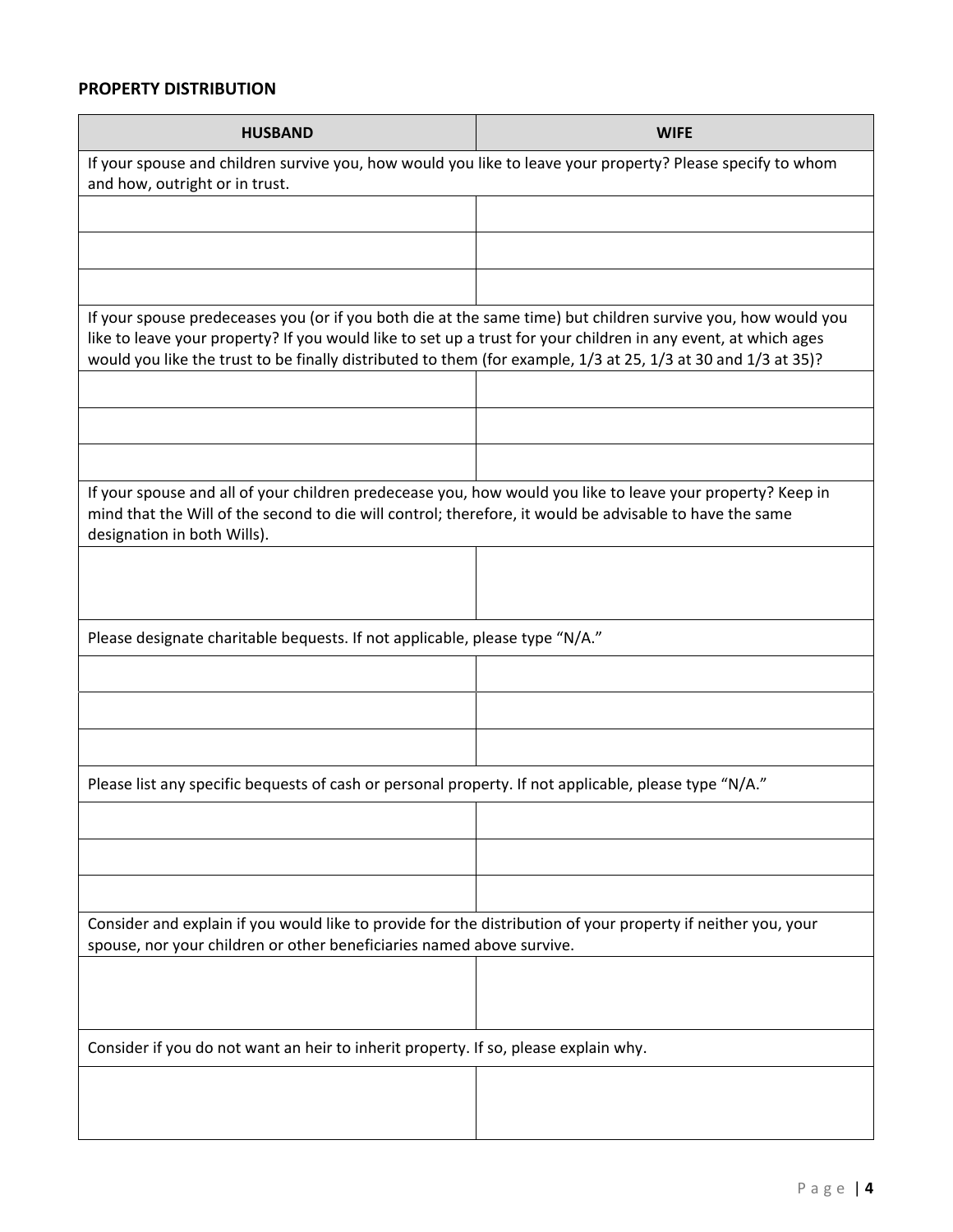# **EXECUTORS, TRUSTEES and GUARDIANS** (A glossary is attached for your convenience.)

| <b>HUSBAND</b>                                                                                                                                                                                             | <b>WIFE</b> |
|------------------------------------------------------------------------------------------------------------------------------------------------------------------------------------------------------------|-------------|
| Who would you like to serve as executor or co-executors?<br>For each, please list full legal name, address and phone numbers.                                                                              |             |
|                                                                                                                                                                                                            |             |
|                                                                                                                                                                                                            |             |
|                                                                                                                                                                                                            |             |
| Who would you like to serve as successor executor or co-executors?                                                                                                                                         |             |
| For each, please list full legal name, address and phone numbers.                                                                                                                                          |             |
|                                                                                                                                                                                                            |             |
|                                                                                                                                                                                                            |             |
|                                                                                                                                                                                                            |             |
| Who would you like to serve as trustee or co-trustees?<br>For each, please list full legal name, address and phone numbers.                                                                                |             |
|                                                                                                                                                                                                            |             |
|                                                                                                                                                                                                            |             |
|                                                                                                                                                                                                            |             |
| Who would you like to serve as successor trustee or co-trustees?                                                                                                                                           |             |
| For each, please list full legal name, address and phone numbers.                                                                                                                                          |             |
|                                                                                                                                                                                                            |             |
|                                                                                                                                                                                                            |             |
|                                                                                                                                                                                                            |             |
| Who would you like to serve as guardian of any of your children who are under the age of 18 in the event your<br>spouse predeceases you? For each, please list full legal name, address and phone numbers. |             |
|                                                                                                                                                                                                            |             |
|                                                                                                                                                                                                            |             |
|                                                                                                                                                                                                            |             |
| Who would you like to serve as successor guardian? For each, please list full legal name, address and phone<br>numbers.                                                                                    |             |
|                                                                                                                                                                                                            |             |
|                                                                                                                                                                                                            |             |
|                                                                                                                                                                                                            |             |
|                                                                                                                                                                                                            |             |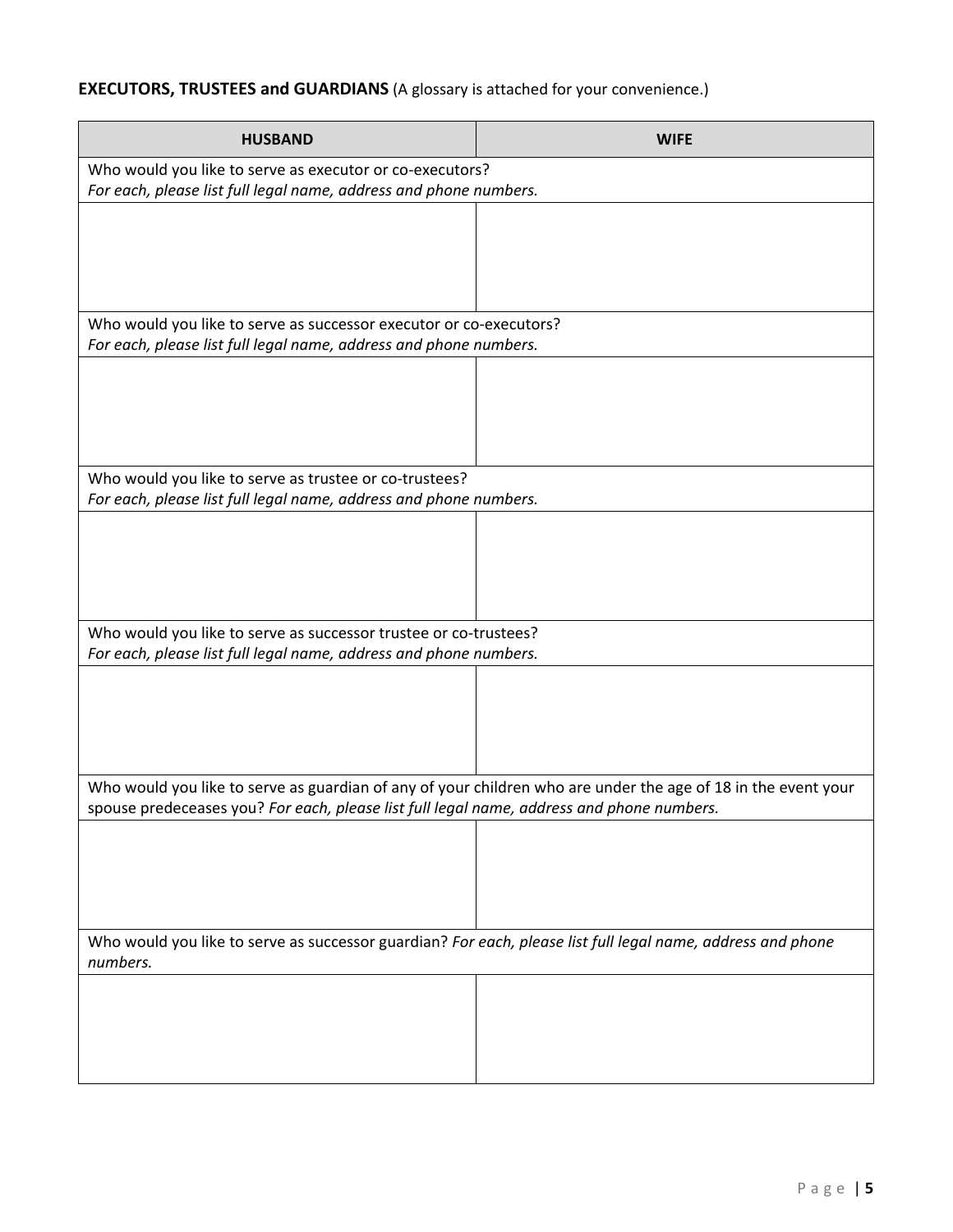# **ADDITIONAL QUESTIONS** (A glossary is attached for your convenience.)

| Cremated                                                                                                                                                                                                                                                                                                                              |
|---------------------------------------------------------------------------------------------------------------------------------------------------------------------------------------------------------------------------------------------------------------------------------------------------------------------------------------|
| With a Georgia Advance Healthcare Directive, who should be named to make medical decisions on your behalf,<br>including decisions regarding medical consents, life support issues, and nursing home admission, if you were<br>unable to make these decisions yourself? Please list your agent(s) and backup agent(s). YOU MUST SUPPLY |
|                                                                                                                                                                                                                                                                                                                                       |
|                                                                                                                                                                                                                                                                                                                                       |
|                                                                                                                                                                                                                                                                                                                                       |
|                                                                                                                                                                                                                                                                                                                                       |
| financial/business side of your life (banking, property, insurance, etc.). As you are giving someone authority to<br>act on your behalf, the person(s) you name as your Agent/Attorney in Fact must be someone in whom you<br>have the greatest trust and confidence. Please list your agent(s) and backup agent(s). YOU MUST SUPPLY  |
|                                                                                                                                                                                                                                                                                                                                       |
|                                                                                                                                                                                                                                                                                                                                       |
|                                                                                                                                                                                                                                                                                                                                       |
|                                                                                                                                                                                                                                                                                                                                       |
| Are there any particular considerations in planning your estate such as restrictions or insurance requirements                                                                                                                                                                                                                        |
|                                                                                                                                                                                                                                                                                                                                       |
|                                                                                                                                                                                                                                                                                                                                       |
|                                                                                                                                                                                                                                                                                                                                       |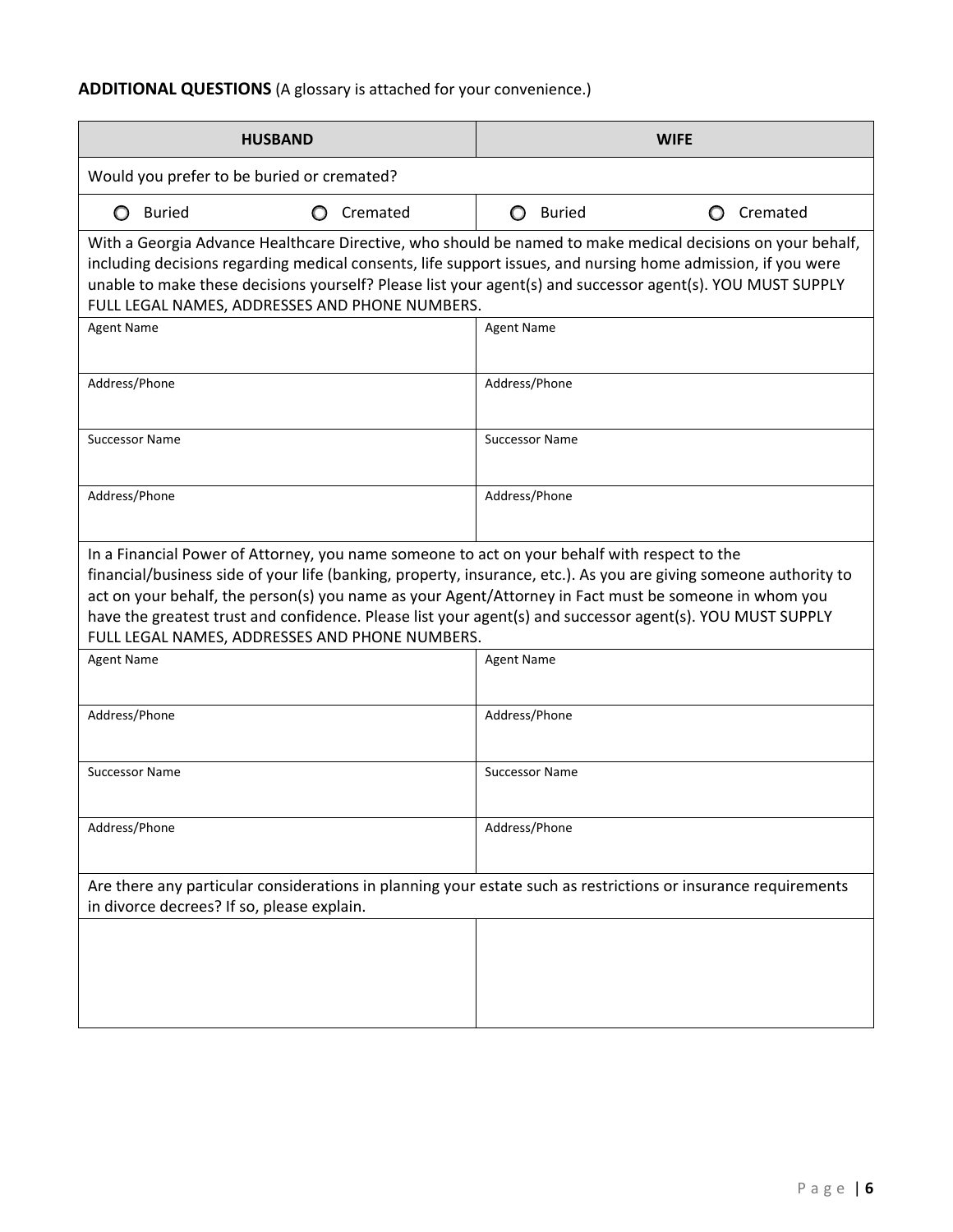# **FINANCIAL INFORMATION** (Estimated)

| <b>ASSETS</b>                                                                                                                                                                                                                                                                                     | <b>HUSBAND</b>                                             | <b>WIFE</b>                                                          |
|---------------------------------------------------------------------------------------------------------------------------------------------------------------------------------------------------------------------------------------------------------------------------------------------------|------------------------------------------------------------|----------------------------------------------------------------------|
| <b>Retirement Plans and other Employee Benefits</b>                                                                                                                                                                                                                                               |                                                            |                                                                      |
| Please give the name and address of the<br>employee benefits coordinator, plan<br>administrator or other appropriate persons to<br>obtain information about your retirement<br>plans, employee benefits or deferred<br>compensations.                                                             |                                                            |                                                                      |
| If you receive annual statements of your<br>retirement and other employee benefits from<br>your employer, please attach the most recent<br>statement from your employer.                                                                                                                          | I do not receive<br>O<br>statements<br>Attached<br>$\circ$ | I do not receive<br>statements<br>Attached<br>O                      |
| Do you have Individual Retirement Accounts<br>(IRAs)?                                                                                                                                                                                                                                             | Yes<br>No<br>O<br>O                                        | Yes<br>No<br>O                                                       |
| If yes, please indicate location(s) and<br>balance(s).                                                                                                                                                                                                                                            |                                                            |                                                                      |
| If you own a business, do you have an<br>Employee Stock Ownership Plan (ESOP)? If so,<br>what is the dollar value?                                                                                                                                                                                | \$                                                         | \$                                                                   |
| <b>Home and Personal Property</b>                                                                                                                                                                                                                                                                 |                                                            |                                                                      |
| Do you own outright, rent or have a mortgage<br>on your residence?                                                                                                                                                                                                                                | Own<br>O<br>Rent<br>O<br>Mortgage                          | Own<br>O<br>Rent<br>O<br>Mortgage                                    |
| Is the home in the wife's name, the husband's<br>name or in both names? If jointly owned,<br>please review the deed to determine whether<br>it reads tenants in common or joint tenancy<br>with right of survivorship. It is highly<br>recommended to bring a copy of the deed to<br>our meeting. | Wife's Name<br>O<br>Husband's Name                         | <b>Tenants in Common</b><br>Joint with Right of<br>O<br>Survivorship |
| Please provide the net value of the home.<br>Fair market value minus mortgage or other home equity<br>loan                                                                                                                                                                                        | \$                                                         |                                                                      |
| Please estimate the value of all personal<br>property (i.e., car, jewelry, art, silver, furniture,<br>clothing), excluding any investment collectibles<br>set forth below.                                                                                                                        | \$                                                         | \$                                                                   |
| Investments : Please indicate the amount of the following, if applicable.                                                                                                                                                                                                                         |                                                            |                                                                      |
| Cash and other liquid assets                                                                                                                                                                                                                                                                      | \$                                                         | \$                                                                   |
| <b>Stocks and Bonds</b>                                                                                                                                                                                                                                                                           | \$                                                         | \$                                                                   |
| <b>Mutual Funds</b>                                                                                                                                                                                                                                                                               | \$                                                         | \$                                                                   |
| <b>Investment Real Estate</b>                                                                                                                                                                                                                                                                     | \$                                                         | \$                                                                   |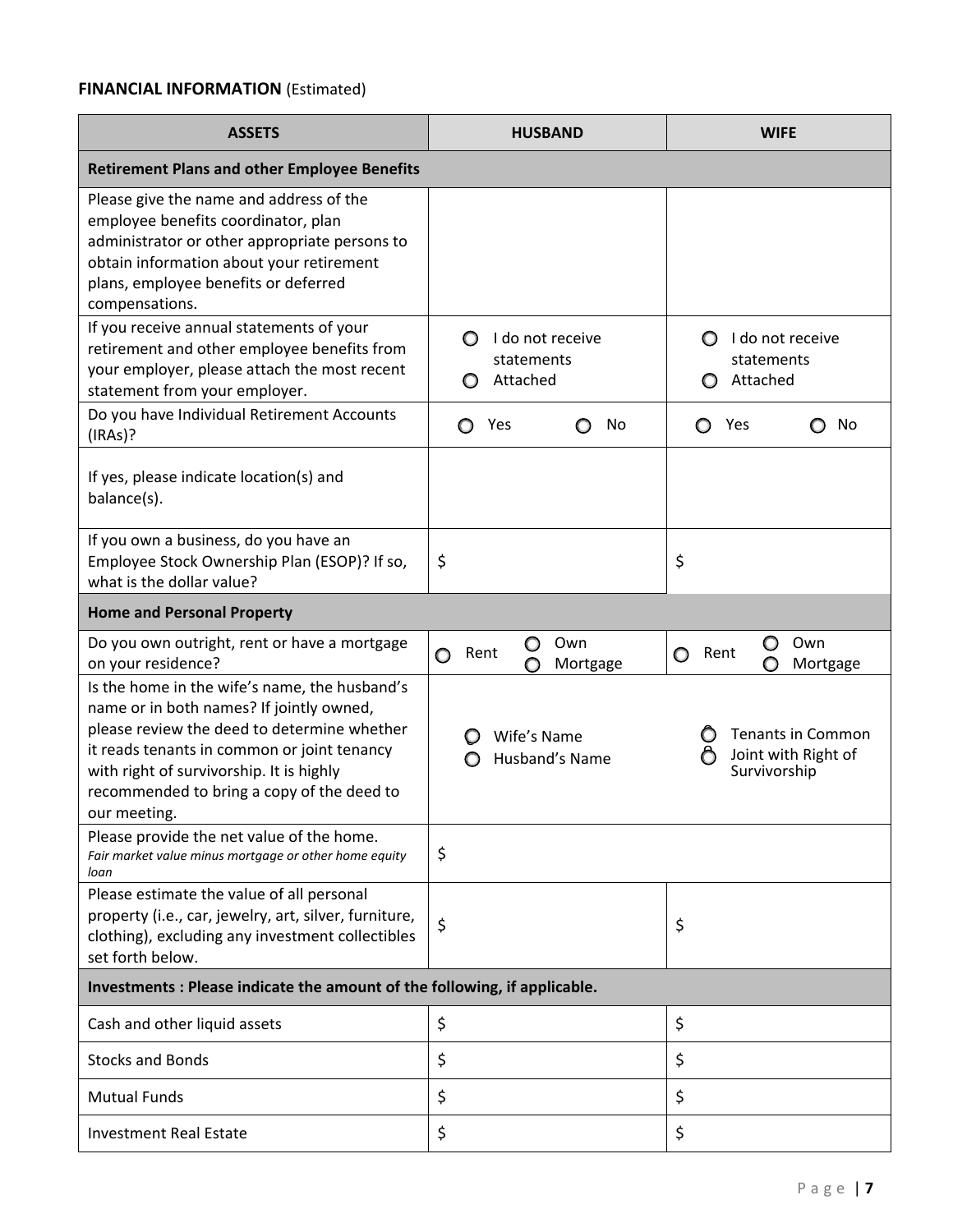| Collectibles                                                                                                                                                                                                                                                                       | \$                                                          | \$                                                                     |  |
|------------------------------------------------------------------------------------------------------------------------------------------------------------------------------------------------------------------------------------------------------------------------------------|-------------------------------------------------------------|------------------------------------------------------------------------|--|
| Limited Partnerships (oil and gas, real estate,<br>others)                                                                                                                                                                                                                         | \$                                                          | \$                                                                     |  |
| <b>Notes Receivable Amounts</b>                                                                                                                                                                                                                                                    | \$                                                          | \$                                                                     |  |
| Life Insurance                                                                                                                                                                                                                                                                     |                                                             |                                                                        |  |
| Please indicate total net value of all death<br>benefits from life insurance policies on the life<br>of each of you (excluding any accidental death).<br>The attached chart may be helpful.                                                                                        | \$                                                          | \$                                                                     |  |
| <b>Total Assets</b>                                                                                                                                                                                                                                                                | \$                                                          | \$                                                                     |  |
| <b>Liabilities</b>                                                                                                                                                                                                                                                                 |                                                             |                                                                        |  |
| Please list all liabilities such as outstanding<br>loans and pledges. Do not list home mortgages<br>listed above (or home equity loans secured by<br>your home), and exclude life insurance loans<br>subtracted from the net death benefits listed<br>above.                       |                                                             |                                                                        |  |
| <b>Total Liabilities</b>                                                                                                                                                                                                                                                           | \$                                                          | \$                                                                     |  |
| <b>Total Net Estate Value</b>                                                                                                                                                                                                                                                      | \$                                                          | \$                                                                     |  |
| Business Interests (Skip to Additional Questions if not applicable.)                                                                                                                                                                                                               |                                                             |                                                                        |  |
| Do you own a business that serves as your<br>primary source of income?                                                                                                                                                                                                             | Yes<br>O<br>No<br>O                                         | Yes<br>O<br>No<br>O                                                    |  |
| Name of Business                                                                                                                                                                                                                                                                   |                                                             |                                                                        |  |
| <b>Nature of Business</b>                                                                                                                                                                                                                                                          |                                                             |                                                                        |  |
| In what legal form is your business conducted<br>(i.e. proprietorship, corporation, professional<br>corporation, partnership, limited liability<br>company)?                                                                                                                       |                                                             |                                                                        |  |
| Are there other members or shareholders? If<br>yes, please explain, including full legal names<br>and % of ownership, or type "NA."                                                                                                                                                |                                                             |                                                                        |  |
| Have you or do you anticipate that you will<br>elect Subchapter S status for income tax<br>purposes?                                                                                                                                                                               | Yes<br>O<br>No                                              | Yes<br>O<br>No                                                         |  |
| Do you have a shareholder's agreement,<br>buy/sell agreement, partnership agreement or<br>operating agreement, which provides for the<br>disposition of a member's or shareholder's<br>interest at death? If you have one, please bring a copy<br>of the agreement to our meeting. | ◯ Agreement Attached<br>◯ Not Available<br>O Not Applicable | <b>Agreement Attached</b><br>Not Available<br>O<br>Not Applicable<br>O |  |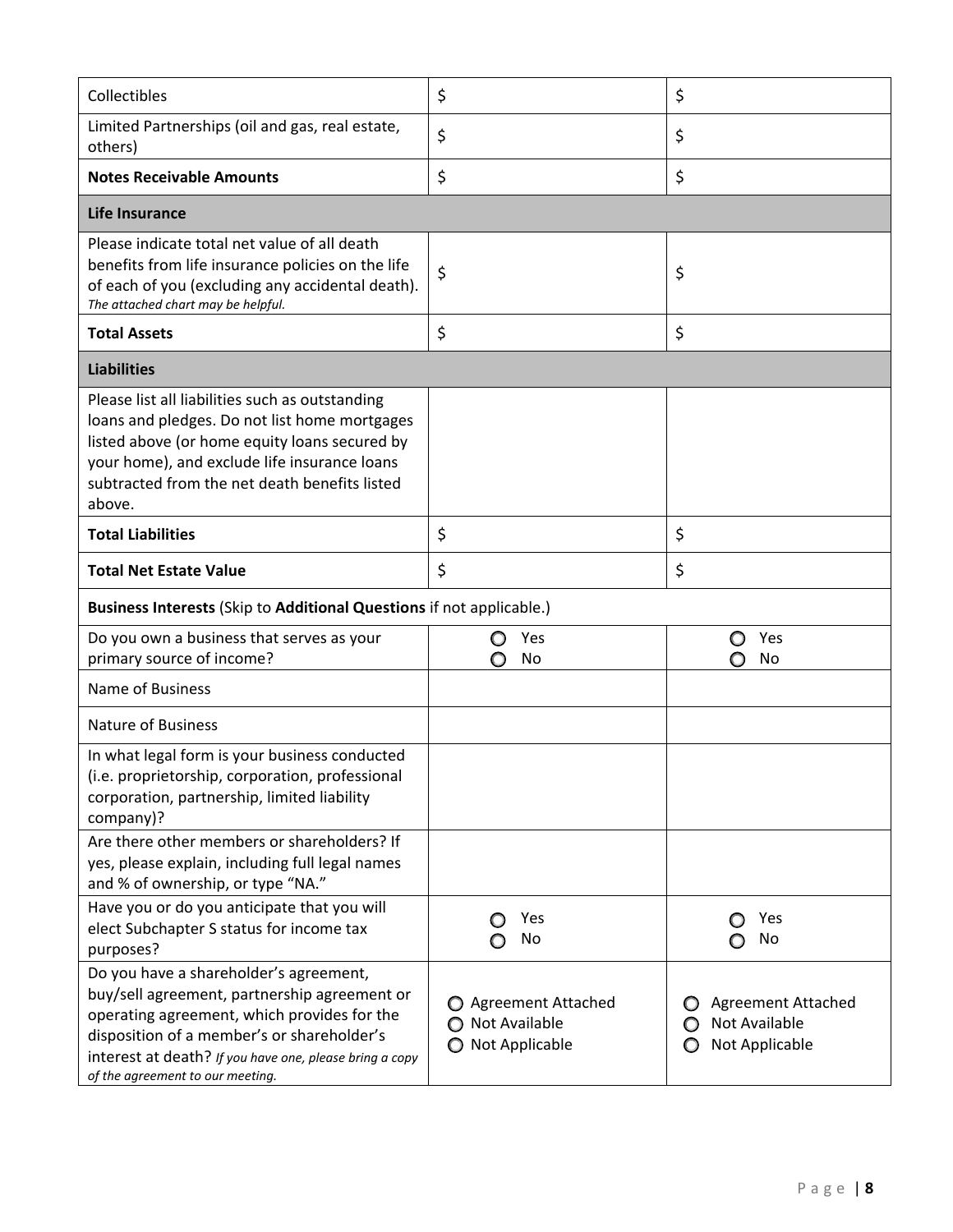| What restrictions, if any, are there on your<br>interest in the business?                                                                                                                                                              |             |                      |
|----------------------------------------------------------------------------------------------------------------------------------------------------------------------------------------------------------------------------------------|-------------|----------------------|
| What percentage of the business do you own?                                                                                                                                                                                            |             |                      |
| What is the \$ value of your interest in the<br>business, and which valuation method was<br>used?                                                                                                                                      |             |                      |
| <b>Additional Questions</b>                                                                                                                                                                                                            |             |                      |
| If you own a vacation home or other property<br>in another state, or plan to move to another<br>state, please indicate the state or states.                                                                                            |             |                      |
| During your marriage, have you ever lived in<br>Texas, California, Arizona, Nevada, Idaho,<br>Louisiana, New Mexico, Wisconsin or the State<br>of Washington?                                                                          | Yes<br>No   | Yes<br>No            |
| Are either of you or your children likely to<br>receive an inheritance? If yes, please explain (in<br>trust or outright and potential amount).                                                                                         |             |                      |
| Have you ever made a gift of over \$14,000<br>and/or filed gift tax returns in any year? Please<br>provide copies of returns, if possible.                                                                                             | Attached    | <b>Not Available</b> |
| Are you the grantor or beneficiary of, or do<br>either of you expect to be the beneficiary of a<br>trust or trusts? If so, do you possess any power<br>of appointment over any of the trust property?<br>If yes, please explain below. | ◯ Yes<br>No | ○ Yes<br>No          |
|                                                                                                                                                                                                                                        |             |                      |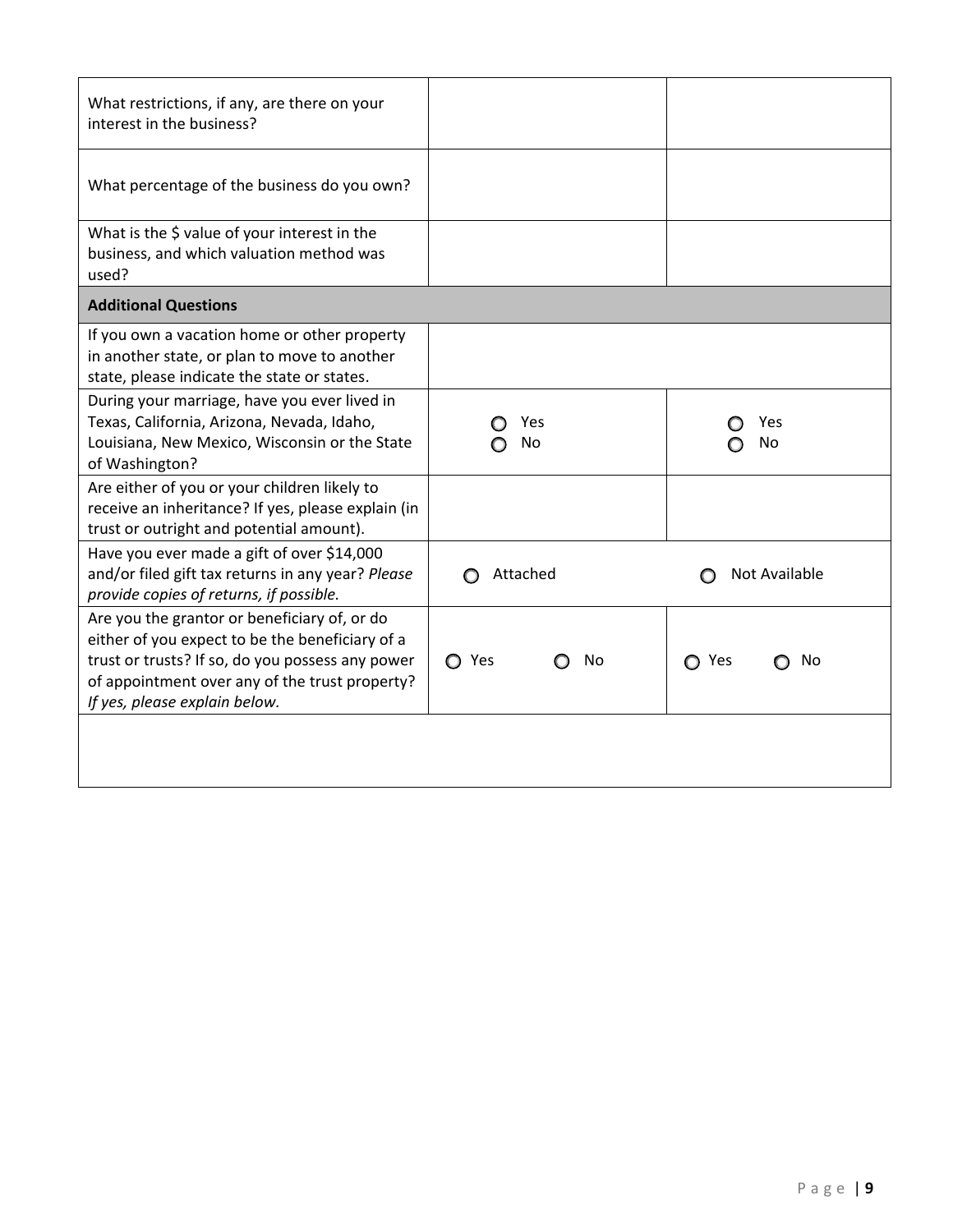# **DOCUMENT LOCATIONS AND RESOURCE CONTACT INFORMATION**

*Note: Please advise Paige if you'd like a referral for any of these service categories.*

| <b>Accountant Name and Company</b>                                     |  |  |
|------------------------------------------------------------------------|--|--|
| Name<br><b>Address</b>                                                 |  |  |
| Phone                                                                  |  |  |
| <b>Insurance Agent Name and Company</b>                                |  |  |
| Name<br>Address                                                        |  |  |
| Phone                                                                  |  |  |
| <b>Financial Planner and Company</b>                                   |  |  |
| Name<br>Address                                                        |  |  |
| Phone                                                                  |  |  |
| <b>Employer Benefits Coordinator</b>                                   |  |  |
| Name<br>Address                                                        |  |  |
| Phone                                                                  |  |  |
| <b>Address of Safe Deposit Box</b><br><b>Location &amp; Box Number</b> |  |  |
| <b>Location of Other Important Documents</b>                           |  |  |
| Will                                                                   |  |  |
| <b>Insurance Policies</b>                                              |  |  |
| Notes, Deed, Divorce Decrees                                           |  |  |
| Other:                                                                 |  |  |
| Other:                                                                 |  |  |
| Other:                                                                 |  |  |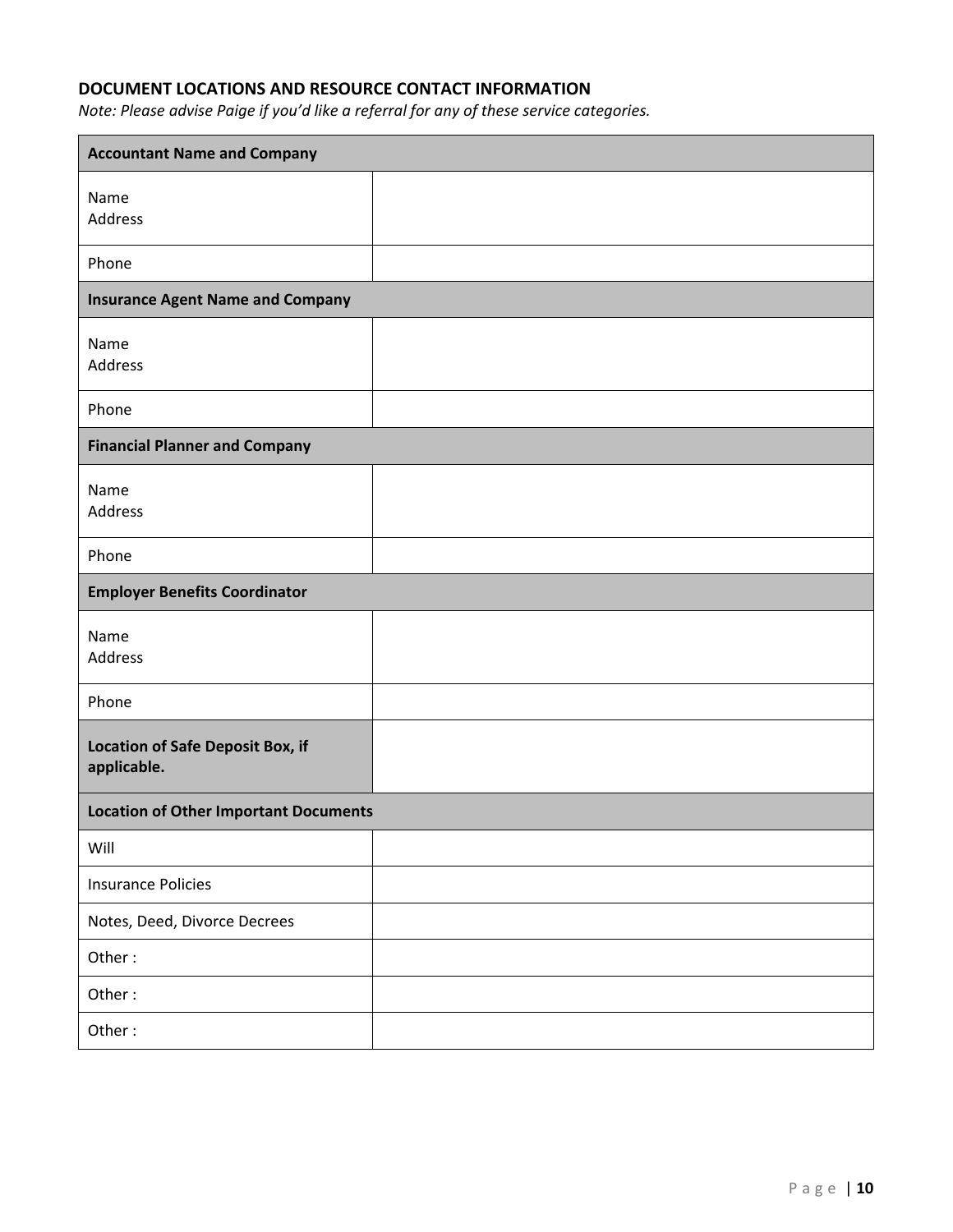#### **LIFE INSURANCE DOCUMENTATION CHART**

| <b>COMPANY</b> | <b>POLICY</b><br><b>NUMBER</b> | GROUP/<br>INDIVIDUAL,<br><b>WHOLE LIFE,</b><br>TERM, ETC. | <b>OWNER</b> | <b>BENEFICIARY</b> | <b>INSURED</b> | <b>DEATH</b><br><b>BENEFIT</b> | <b>OUTSTANDING</b><br><b>LOANS</b> |
|----------------|--------------------------------|-----------------------------------------------------------|--------------|--------------------|----------------|--------------------------------|------------------------------------|
|                |                                |                                                           |              |                    |                | $\boldsymbol{\zeta}$           | $\boldsymbol{\zeta}$               |
|                |                                |                                                           |              |                    |                | $\boldsymbol{\zeta}$           | $\boldsymbol{\zeta}$               |
|                |                                |                                                           |              |                    |                | $\boldsymbol{\zeta}$           | $\boldsymbol{\zeta}$               |
|                |                                |                                                           |              |                    |                | \$                             | \$                                 |
|                |                                |                                                           |              |                    |                | $\boldsymbol{\zeta}$           | $\boldsymbol{\zeta}$               |
|                |                                |                                                           |              |                    |                | \$                             | $\boldsymbol{\zeta}$               |
|                |                                |                                                           |              |                    |                | \$                             | \$                                 |
|                |                                |                                                           |              |                    |                | \$                             | $\boldsymbol{\zeta}$               |
|                |                                |                                                           |              |                    |                | $\boldsymbol{\zeta}$           | $\boldsymbol{\zeta}$               |
|                |                                |                                                           |              |                    |                | \$                             | \$                                 |
|                |                                |                                                           |              |                    |                | \$                             | $\boldsymbol{\zeta}$               |
|                |                                |                                                           |              |                    |                | $\zeta$                        | \$                                 |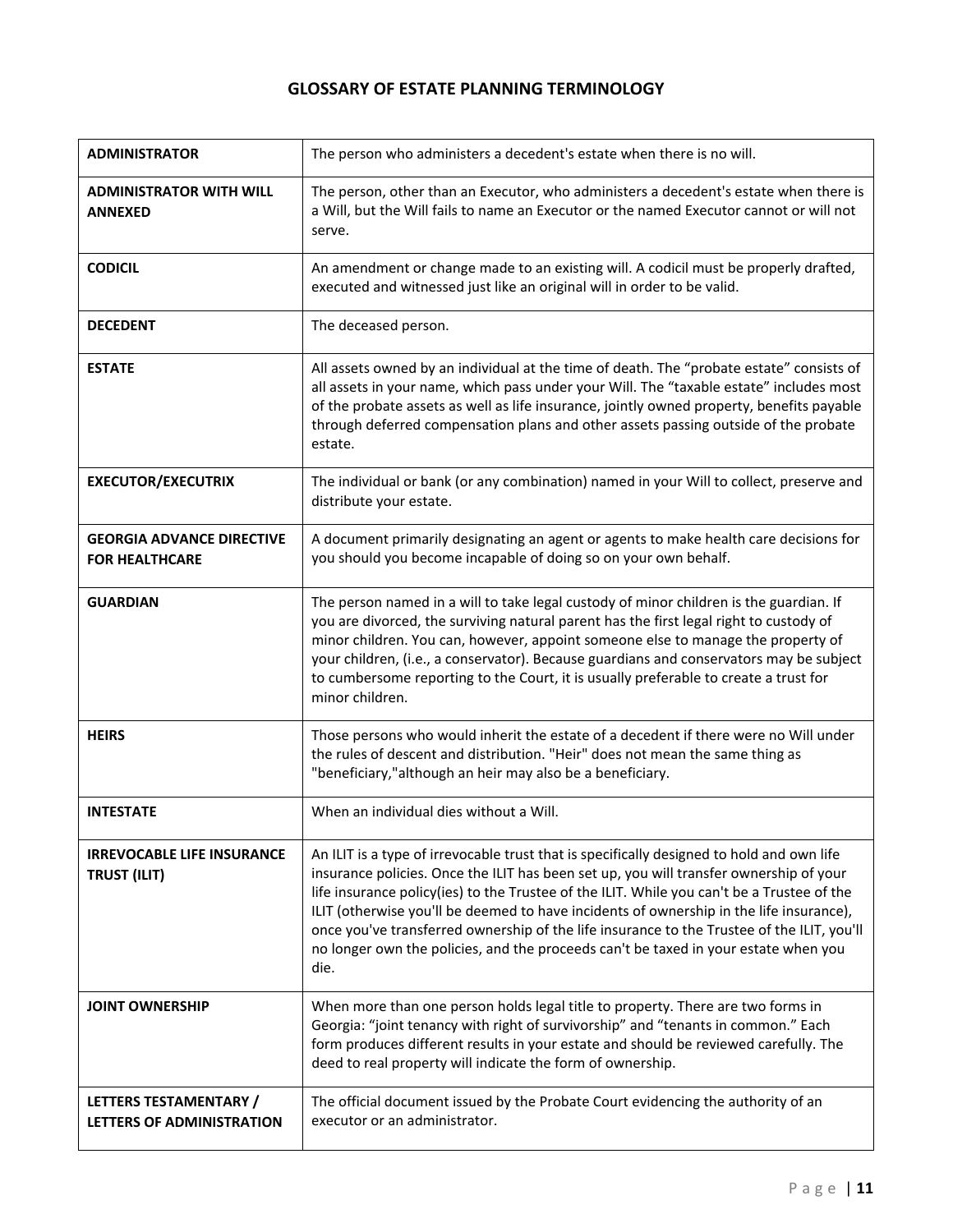#### **GLOSSARY OF ESTATE PLANNING TERMINOLOGY**

| <b>ADMINISTRATOR</b>                                      | The person who administers a decedent's estate when there is no will.                                                                                                                                                                                                                                                                                                                                                                                                                                                                                                     |
|-----------------------------------------------------------|---------------------------------------------------------------------------------------------------------------------------------------------------------------------------------------------------------------------------------------------------------------------------------------------------------------------------------------------------------------------------------------------------------------------------------------------------------------------------------------------------------------------------------------------------------------------------|
| <b>ADMINISTRATOR WITH WILL</b><br><b>ANNEXED</b>          | The person, other than an Executor, who administers a decedent's estate when there is<br>a Will, but the Will fails to name an Executor or the named Executor cannot or will not<br>serve.                                                                                                                                                                                                                                                                                                                                                                                |
| <b>CODICIL</b>                                            | An amendment or change made to an existing will. A codicil must be properly drafted,<br>executed and witnessed just like an original will in order to be valid.                                                                                                                                                                                                                                                                                                                                                                                                           |
| <b>DECEDENT</b>                                           | The deceased person.                                                                                                                                                                                                                                                                                                                                                                                                                                                                                                                                                      |
| <b>ESTATE</b>                                             | All assets owned by an individual at the time of death. The "probate estate" consists of<br>all assets in your name, which pass under your Will. The "taxable estate" includes most<br>of the probate assets as well as life insurance, jointly owned property, benefits payable<br>through deferred compensation plans and other assets passing outside of the probate<br>estate.                                                                                                                                                                                        |
| <b>EXECUTOR/EXECUTRIX</b>                                 | The individual or bank (or any combination) named in your Will to collect, preserve and<br>distribute your estate.                                                                                                                                                                                                                                                                                                                                                                                                                                                        |
| <b>GEORGIA ADVANCE DIRECTIVE</b><br><b>FOR HEALTHCARE</b> | A document primarily designating an agent or agents to make health care decisions for<br>you should you become incapable of doing so on your own behalf.                                                                                                                                                                                                                                                                                                                                                                                                                  |
| <b>GUARDIAN</b>                                           | The person named in a will to take legal custody of minor children is the guardian. If<br>you are divorced, the surviving natural parent has the first legal right to custody of<br>minor children. You can, however, appoint someone else to manage the property of<br>your children, (i.e., a conservator). Because guardians and conservators may be subject<br>to cumbersome reporting to the Court, it is usually preferable to create a trust for<br>minor children.                                                                                                |
| <b>HEIRS</b>                                              | Those persons who would inherit the estate of a decedent if there were no Will under<br>the rules of descent and distribution. "Heir" does not mean the same thing as<br>"beneficiary,"although an heir may also be a beneficiary.                                                                                                                                                                                                                                                                                                                                        |
| <b>INTESTATE</b>                                          | When an individual dies without a Will.                                                                                                                                                                                                                                                                                                                                                                                                                                                                                                                                   |
| <b>IRREVOCABLE LIFE INSURANCE</b><br><b>TRUST (ILIT)</b>  | An ILIT is a type of irrevocable trust that is specifically designed to hold and own life<br>insurance policies. Once the ILIT has been set up, you will transfer ownership of your<br>life insurance policy(ies) to the Trustee of the ILIT. While you can't be a Trustee of the<br>ILIT (otherwise you'll be deemed to have incidents of ownership in the life insurance),<br>once you've transferred ownership of the life insurance to the Trustee of the ILIT, you'll<br>no longer own the policies, and the proceeds can't be taxed in your estate when you<br>die. |
| <b>JOINT OWNERSHIP</b>                                    | When more than one person holds legal title to property. There are two forms in<br>Georgia: "joint tenancy with right of survivorship" and "tenants in common." Each<br>form produces different results in your estate and should be reviewed carefully. The<br>deed to real property will indicate the form of ownership.                                                                                                                                                                                                                                                |
| LETTERS TESTAMENTARY /<br>LETTERS OF ADMINISTRATION       | The official document issued by the Probate Court evidencing the authority of an<br>executor or an administrator.                                                                                                                                                                                                                                                                                                                                                                                                                                                         |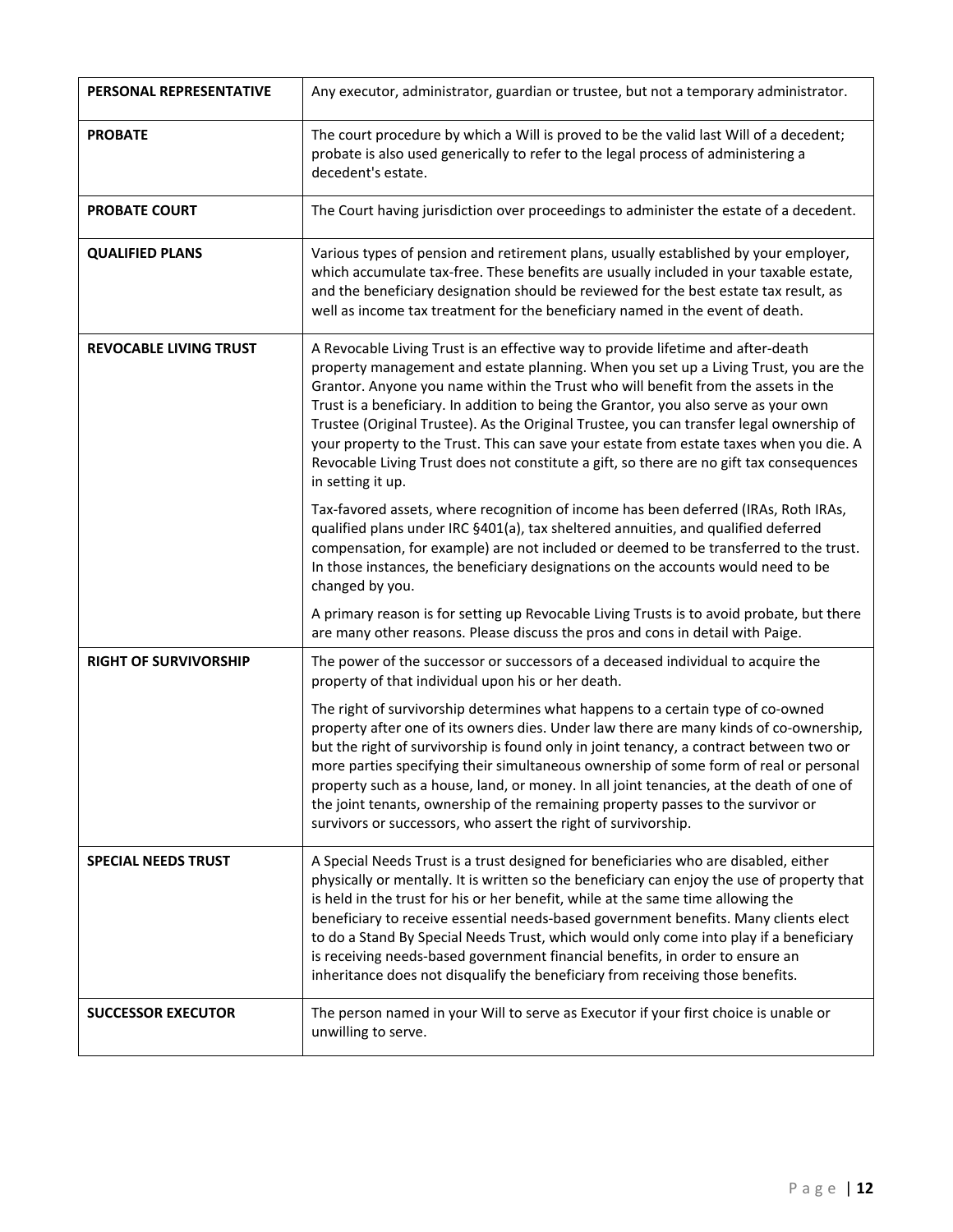| PERSONAL REPRESENTATIVE       | Any executor, administrator, guardian or trustee, but not a temporary administrator.                                                                                                                                                                                                                                                                                                                                                                                                                                                                                                                                                                          |
|-------------------------------|---------------------------------------------------------------------------------------------------------------------------------------------------------------------------------------------------------------------------------------------------------------------------------------------------------------------------------------------------------------------------------------------------------------------------------------------------------------------------------------------------------------------------------------------------------------------------------------------------------------------------------------------------------------|
| <b>PROBATE</b>                | The court procedure by which a Will is proved to be the valid last Will of a decedent;<br>probate is also used generically to refer to the legal process of administering a<br>decedent's estate.                                                                                                                                                                                                                                                                                                                                                                                                                                                             |
| <b>PROBATE COURT</b>          | The Court having jurisdiction over proceedings to administer the estate of a decedent.                                                                                                                                                                                                                                                                                                                                                                                                                                                                                                                                                                        |
| <b>QUALIFIED PLANS</b>        | Various types of pension and retirement plans, usually established by your employer,<br>which accumulate tax-free. These benefits are usually included in your taxable estate,<br>and the beneficiary designation should be reviewed for the best estate tax result, as<br>well as income tax treatment for the beneficiary named in the event of death.                                                                                                                                                                                                                                                                                                      |
| <b>REVOCABLE LIVING TRUST</b> | A Revocable Living Trust is an effective way to provide lifetime and after-death<br>property management and estate planning. When you set up a Living Trust, you are the<br>Grantor. Anyone you name within the Trust who will benefit from the assets in the<br>Trust is a beneficiary. In addition to being the Grantor, you also serve as your own<br>Trustee (Original Trustee). As the Original Trustee, you can transfer legal ownership of<br>your property to the Trust. This can save your estate from estate taxes when you die. A<br>Revocable Living Trust does not constitute a gift, so there are no gift tax consequences<br>in setting it up. |
|                               | Tax-favored assets, where recognition of income has been deferred (IRAs, Roth IRAs,<br>qualified plans under IRC §401(a), tax sheltered annuities, and qualified deferred<br>compensation, for example) are not included or deemed to be transferred to the trust.<br>In those instances, the beneficiary designations on the accounts would need to be<br>changed by you.                                                                                                                                                                                                                                                                                    |
|                               | A primary reason is for setting up Revocable Living Trusts is to avoid probate, but there<br>are many other reasons. Please discuss the pros and cons in detail with Paige.                                                                                                                                                                                                                                                                                                                                                                                                                                                                                   |
| <b>RIGHT OF SURVIVORSHIP</b>  | The power of the successor or successors of a deceased individual to acquire the<br>property of that individual upon his or her death.                                                                                                                                                                                                                                                                                                                                                                                                                                                                                                                        |
|                               | The right of survivorship determines what happens to a certain type of co-owned<br>property after one of its owners dies. Under law there are many kinds of co-ownership,<br>but the right of survivorship is found only in joint tenancy, a contract between two or<br>more parties specifying their simultaneous ownership of some form of real or personal<br>property such as a house, land, or money. In all joint tenancies, at the death of one of<br>the joint tenants, ownership of the remaining property passes to the survivor or<br>survivors or successors, who assert the right of survivorship.                                               |
| <b>SPECIAL NEEDS TRUST</b>    | A Special Needs Trust is a trust designed for beneficiaries who are disabled, either<br>physically or mentally. It is written so the beneficiary can enjoy the use of property that<br>is held in the trust for his or her benefit, while at the same time allowing the<br>beneficiary to receive essential needs-based government benefits. Many clients elect<br>to do a Stand By Special Needs Trust, which would only come into play if a beneficiary<br>is receiving needs-based government financial benefits, in order to ensure an<br>inheritance does not disqualify the beneficiary from receiving those benefits.                                  |
| <b>SUCCESSOR EXECUTOR</b>     | The person named in your Will to serve as Executor if your first choice is unable or<br>unwilling to serve.                                                                                                                                                                                                                                                                                                                                                                                                                                                                                                                                                   |